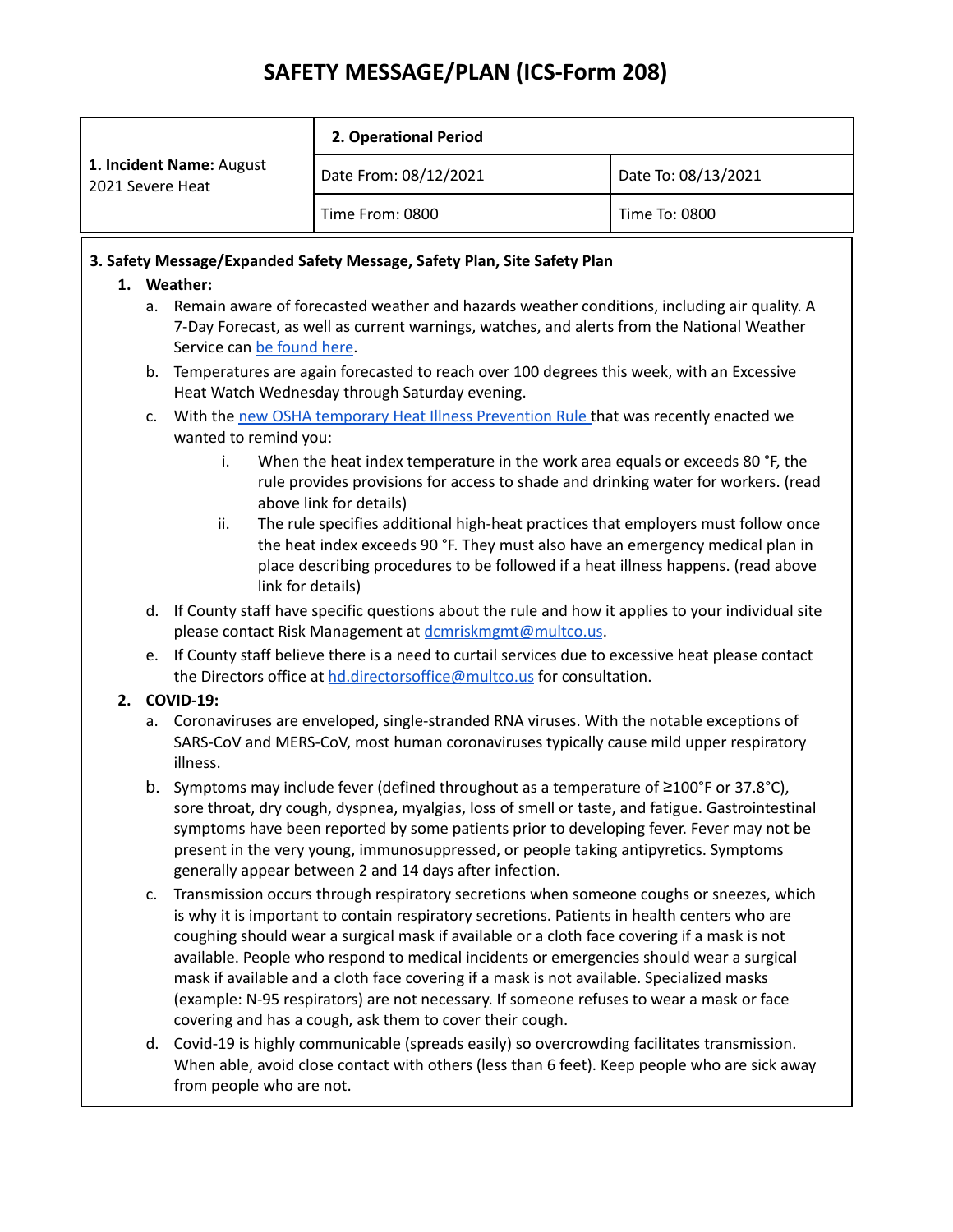# **SAFETY MESSAGE/PLAN (ICS-Form 208)**

- e. Multnomah County recommends employees telework when possible. County employees reassigned to the EOC should consult with and follow the direction of their County Department Supervisor regarding telework.
- f. Observe and monitor yourself for fever, cough, or shortness of breath. If you feel in any way unwell, stay home. Suspect, presumptive, and confirmed COVID-19 cases (i.e., respiratory symptoms) should remain under home isolation for at least 10 days after illness onset and until 24 hours after fever is gone, without use of antipyretics, and COVID-19 symptoms (fever, cough, shortness of breath, and diarrhea) are improving. This is based on CDC guidance - if CDC guidance for return-to-work differs, follow CDC guidance. People who are ill with only non-respiratory symptoms may return to work 24 hours after symptoms have resolved. If you feel well enough to telework and your job is conducive to such, you may do so.

### **3. Personal Protective Equipment (PPE):**

- a. Cloth face coverings are recommended for all personnel. Fabric face coverings may be used all day if they do not become wet or soiled. They should be laundered after each day or if they become wet or soiled. Masks should be reserved for health care personnel and symptomatic patients.
- b. Gloves should be worn if available when using disinfecting wipes. All products must be used with the PPE recommended by the manufacturer.
- c. Gloves should be worn when serving yourself at the snack table or lunch time.
- d. PPE must be donned and doffed in accordance with CDC recommendations which may be found here: [https://www.cdc.gov/hai/pdfs/ppe/ppeposter148.pdf.](https://www.cdc.gov/hai/pdfs/ppe/ppeposter148.pdf)
- e. Clothes, including scrubs, are not considered PPE. However, for personnel at the shelters, it is recommended to bring a change of clothing in case the clothes become soiled.

#### **4. Hand Hygiene:**

- a. Avoid touching your face with your hands and avoid sharing high-touch items such as pens or notebooks.
- b. All personnel should wash their hands often. At minimum, wash your hands with soap and water for at least 20 seconds when they are dirty, before eating, after using the bathroom, after coughing, and before putting on and after removing PPE.
- c. Soap and water is the preferred method of hand hygiene, but you may use an alcohol-based hand rub of at least 70% alcohol if soap and water is not available.
- d. Effective hand hygiene involves the rubbing of all surfaces with either soap or alcohol-based hand rub. It is the scrubbing action, not necessarily the product, that cleans your hands. Make sure to include the webbing in between your fingers, your thumbs, wrists, fingertips and nail beds. MCHD Hand [Hygiene](https://www.youtube.com/watch?v=GDWTY5Jvi30&feature=youtu.be) Video

## **5. Cough Etiquette:**

- a. People with a cough should be instructed/encouraged to cover their cough to help prevent the spread of infection. The crook of the arm or a tissue may be used. A person may also cough or sneeze into their face covering.
- b. Perform hand hygiene after coughing.
- c. A new or worsening cough is a reason to stay home. People who have a chronic cough are encouraged to wear a cloth face covering and to be vigilant for any changes.

## **6. Surface Disinfection:**

- a. If your work space is visibly dirty, clean it with soap and water before using disinfectant. Do not use soap and water on electronic devices.
- b. Disinfect your work area with the wipes or liquid provided. Include (if applicable) the table, hard chair parts, phone, computer keyboard, mouse, and any other non-porous items or